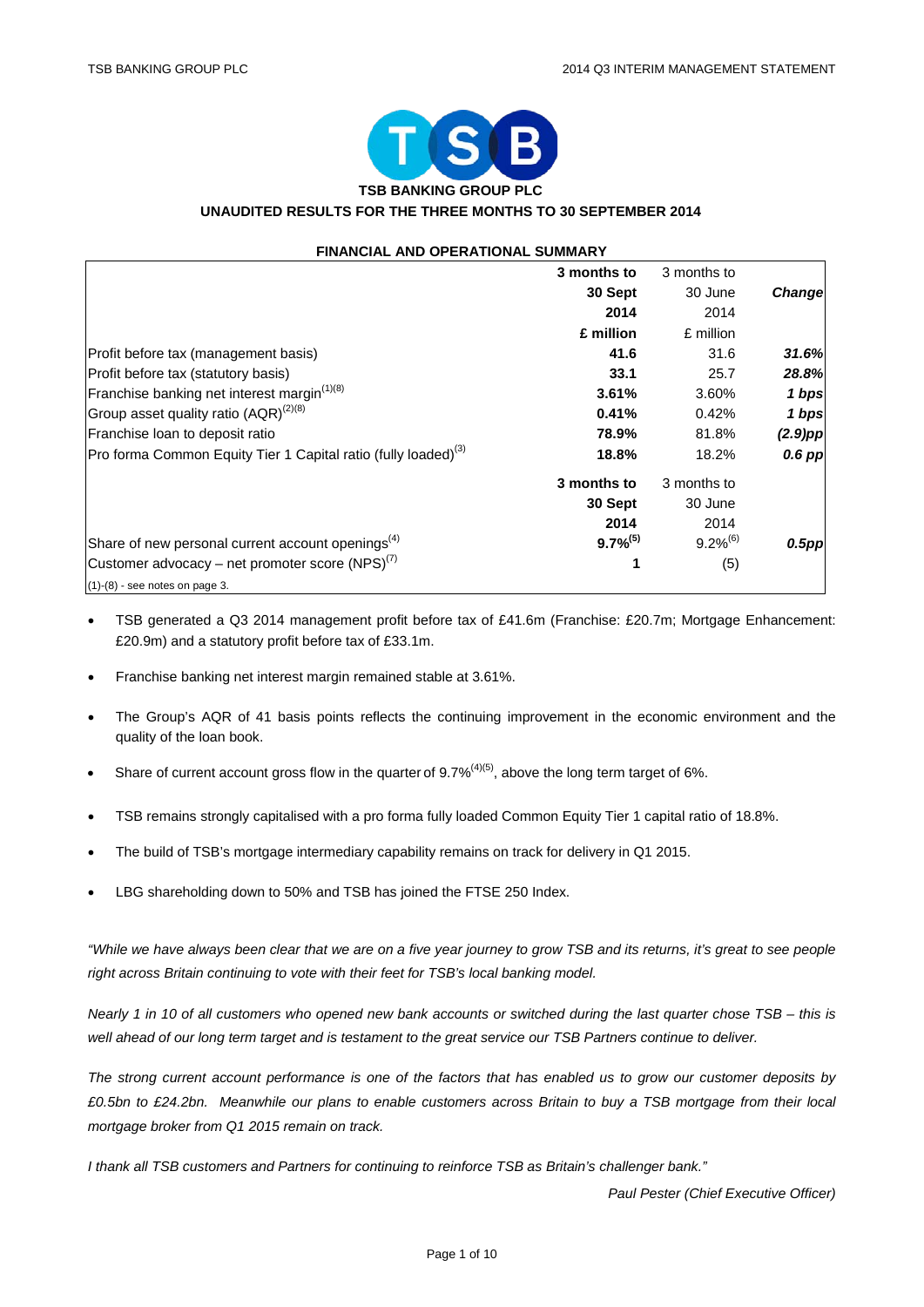|                                                                                 | Page           |
|---------------------------------------------------------------------------------|----------------|
| Summary results                                                                 | 3              |
| Strategic update                                                                | $\overline{4}$ |
| <b>Business review</b>                                                          | 5              |
| <b>Appendices</b>                                                               |                |
| 1. Statutory consolidated balance sheet (unaudited)                             | 6              |
| 2. Statutory summary consolidated statement of comprehensive income (unaudited) | $\overline{7}$ |
| 3. Quarterly results summary by segment (unaudited)                             | 8              |
| 4. Reconciliation of management basis to statutory results (unaudited)          | 9              |
| Contacts                                                                        | 10             |

#### **BASIS OF PRESENTATION**

This statement presents the consolidated results of TSB Banking Group plc and its subsidiaries (the Group) for the three months to 30 September 2014.

#### **Management basis**

In order to present a more meaningful view of business performance, the Group's results for the three months to 30 September 2014 are presented on a management basis which excludes volatility arising from derivatives. Statutory results are set out on pages 6 and 7 and a reconciliation of the management basis to the statutory basis is set out on page 9.

#### **Comparison periods**

A number of factors have had a significant effect on the comparability of the Group's financial position and results with those of the prior periods. As a result, comparison of the results for the three months to 30 September 2014 with the three months to 30 September 2013 is of limited benefit. Therefore, unless otherwise stated, income statement commentaries throughout this document compare the three months to 30 September 2014 to the three months to 30 June 2014 and the balance sheet analysis compares the balance sheet as at 30 September 2014 to the balance sheet as at 30 June 2014.

#### **Reporting Segments**

TSB is a provider of retail banking services in Britain and is organised, managed and reported across two business streams:

- Franchise, the Group's multi-channel retail banking business; and
- Mortgage Enhancement, a mortgage loan portfolio that was assigned to the Group by Lloyds Banking Group with effect from 28 February 2014 in response to a review by the Office of Fair Trading of the effect on competition of the divestment of TSB.

### **FORWARD LOOKING STATEMENTS**

This announcement contains forward looking statements with respect to the business, strategy and plans of the TSB Banking Group, its current goals and expectations relating to its future financial condition and performance. Statements that are not historical facts, including statements about the Group or the Group's management's beliefs and expectations are forward looking statements. By their nature, forward looking statements involve risk and uncertainty because they relate to future events and circumstances that will or may occur. The Group's actual future business, strategy, plans and/or results may differ materially from those expressed or implied in these forward looking statements as a result of a variety of factors, including, but not limited to, UK domestic and global economic and business conditions; the ability to access sufficient funding to meet the Group's liquidity needs; risks concerning borrower or counterparty credit quality; instability in the global financial markets, including Eurozone instability and the impact of any sovereign credit rating downgrade or other sovereign financial issues; market-related risks including changes in interest rates and exchange rates; changing demographics and market-related trends; changes in customer preferences; changes to laws, regulation, accounting standards or taxation, including changes to regulatory capital or liquidity requirements; the policies and actions of governmental or regulatory authorities in the UK or the European Union or other jurisdictions in which the Group operates; the implementation of the Recovery and Resolution Directive and banking reform following the recommendations made by the Independent Commission on Banking; the ability to attract and retain senior management and other employees; the extent of any future impairment charges or writedowns caused by depressed asset valuations, market disruptions and illiquid markets; the effects of competition and the actions of competitors, including non-bank financial services and lending companies; exposure to regulatory scrutiny, legal proceedings, regulatory investigations or complaints and other factors. The forward looking statements contained in this announcement are made as at the date of this announcement and the Group undertakes no obligation to update any of its forward looking statements.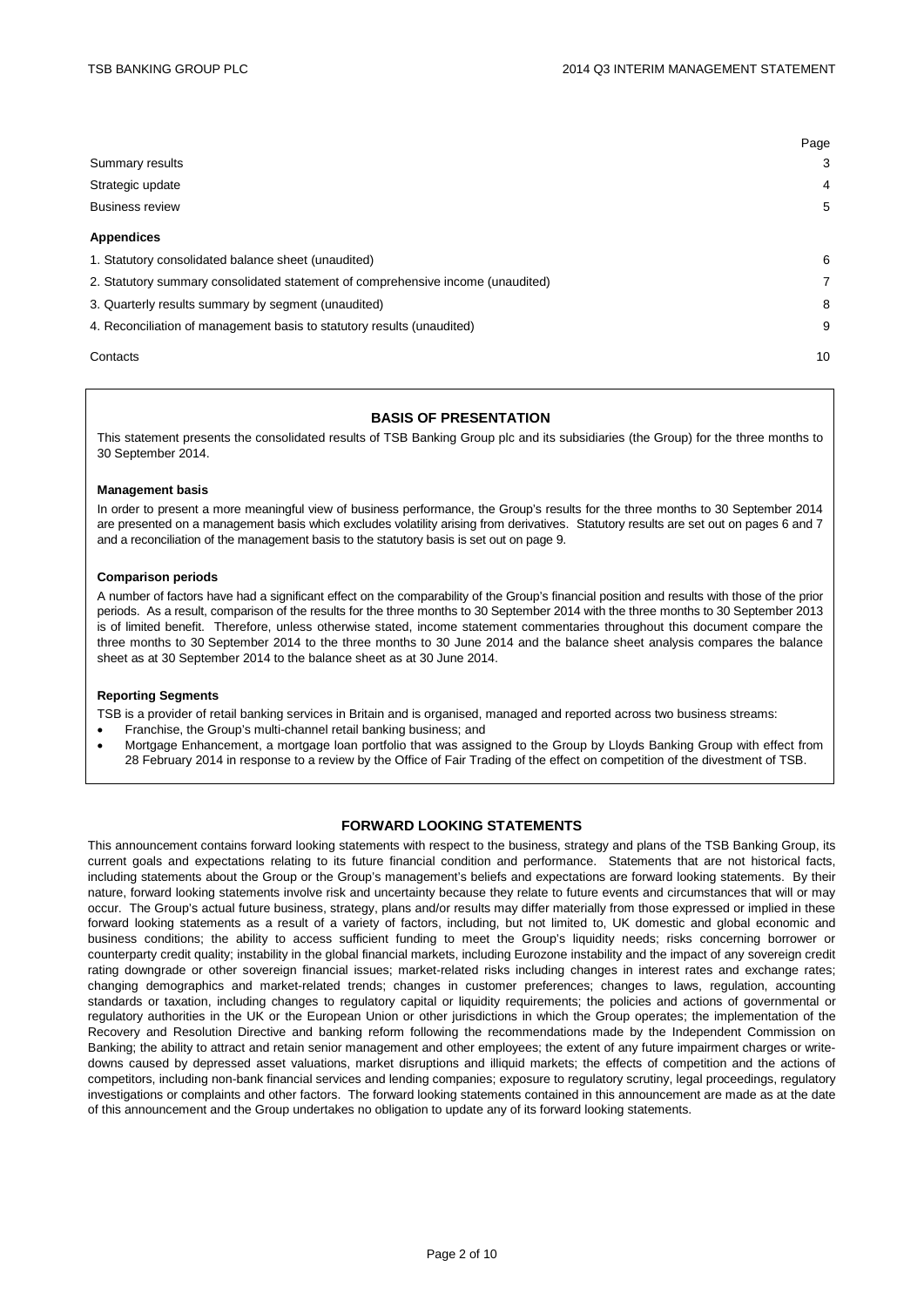## **SUMMARY RESULTS BALANCE SHEET METRICS AND KEY RATIOS**

|                                                                            | At               | At        |                   | At        |
|----------------------------------------------------------------------------|------------------|-----------|-------------------|-----------|
|                                                                            | 30 Sept          | 30 June   |                   | 31 Dec    |
|                                                                            | 2014             | 2014      | <b>Change</b>     | 2013      |
|                                                                            | £ million        | £ million | %                 | £ million |
| Loans and advances to customers:                                           | 22,016.2         | 22,493.4  | (2.1)             | 20,099.1  |
| Franchise                                                                  | 19,063.1         | 19,381.8  | (1.6)             | 20,099.1  |
| Mortgage Enhancement                                                       | 2,953.1          | 3,111.6   | (5.1)             |           |
| Customer deposits                                                          | 24.157.6         | 23.700.4  | 1.9               | 23,100.4  |
| Group loan to deposit ratio                                                | 91.1%            | 94.9%     | $(3.8)$ pp        | 87.0%     |
| Franchise Ioan to deposit ratio                                            | 78.9%            | 81.8%     | $(2.9)$ pp        | 87.0%     |
| Net asset book value per share (pence)                                     | 327 <sub>p</sub> | 322p      | 1.6               | 261p      |
| Common Equity Tier 1 Capital ratio (fully loaded)                          | 29.3%            | 28.1%     | 1.2 <sub>pp</sub> | 19.0%     |
| Pro forma Common Equity Tier 1 Capital ratio (fully loaded) <sup>(3)</sup> | 18.8%            | 18.2%     | $0.6$ pp          |           |
| Leverage ratio (fully loaded)                                              | 5.9%             | 5.9%      |                   | 4.6%      |

## **CONSOLIDATED INCOME STATEMENT**

|                                                         | 3 months<br>to 30 Sept | 3 months<br>to 30 June |               | 9 months           |
|---------------------------------------------------------|------------------------|------------------------|---------------|--------------------|
|                                                         | 2014                   | 2014                   | <b>Change</b> | to 30 Sept<br>2014 |
|                                                         | £ million              | £ million              | ℅             | £ million          |
| Net interest income                                     | 199.3                  | 201.6                  | (1.1)         | 589.9              |
| Other income                                            | 33.2                   | 34.5                   | (3.8)         | 105.8              |
| <b>Total income</b>                                     | 232.5                  | 236.1                  | (1.5)         | 695.7              |
| Operating expenses                                      | (167.9)                | (180.7)                | 7.1           | (501.4)            |
| Impairment                                              | (23.0)                 | (23.8)                 | 3.4           | (74.1)             |
| Profit before taxation (management basis)               | 41.6                   | 31.6                   | 31.6          | 120.2              |
| (Loss)/gain on derivatives and hedge accounting         | (2.9)                  | 0.8                    |               | (2.7)              |
| Derivative fair value unwind                            | (5.6)                  | (6.7)                  |               | (19.6)             |
| Defined benefit pension scheme settlement gain          |                        |                        |               | 63.7               |
| <b>Statutory profit before taxation</b>                 | 33.1                   | 25.7                   | 28.8          | 161.6              |
| Taxation                                                | (7.2)                  | (5.6)                  | (28.6)        | (33.9)             |
| Statutory profit for the period                         | 25.9                   | 20.1                   | 28.9          | 127.7              |
| Group banking net interest margin <sup>(1)(8)</sup>     | 3.54%                  | 3.54%                  |               | 3.56%              |
| Franchise banking net interest margin <sup>(1)(8)</sup> | 3.61%                  | 3.60%                  | 1bps          | 3.62%              |
| Group management basis cost: income ratio               | 72.2%                  | 76.5%                  | $(4.3)$ pp    | 72.1%              |
| Group asset quality ratio <sup>(2)(8)</sup>             | 0.41%                  | 0.42%                  | 1bps          | 0.45%              |

## **OTHER KEY PERFORMANCE INDICATORS**

|                                                               | Quarter<br>to 30 Sept<br>2014 | Quarter<br>to 30 June<br>2014 | <b>Change</b> |  |
|---------------------------------------------------------------|-------------------------------|-------------------------------|---------------|--|
| Mortgage gross lending (£ million)                            | 397.8                         | 355.8                         | 11.8%         |  |
| Share of new personal current account openings <sup>(4)</sup> | $9.7\%^{(5)}$                 | $9.2\%^{(6)}$                 | $0.5$ pp      |  |
| Customer advocacy – net promoter score (NPS) $^{(7)}$         |                               | (5)                           |               |  |

(1) Management net interest income divided by average loans and advances to customers, gross of impairment provisions.<br>(2) Impairment charge on loans and advances to customers divided by average loans and advances to custo (2) Impairment charge on loans and advances to customers divided by average loans and advances to customers, gross of impairment allowance.

(3) Pro forma is calculated on a full IRB basis for Franchise credit exposures and operational RWA calculated on a steady state income basis (rather than on an historic 3 year position). (4) Source: CACI Current Account and Savings Market Database (CSDB) which includes current, packaged, youth, student and basic bank accounts,

and new account openings excluding account upgrades.

(5) Data Presented on a two month lag, i.e. covers the three months from May to July 2014<br>(6) Data Presented on a two month lag, i.e. covers the three months from Feb to April 2014<br>(7) NPS is based on the question "On a sc (6) Data Presented on a two month lag, i.e. covers the three months from Feb to April 2014

(7) NPS is based on the question "On a scale of 0-10, where 0 is not at all likely and 10 is extremely likely, how likely is it that you would recommend TSB to a friend or colleague?" NPS is the percentage of TSB customers who score 9-10 after subtracting the percentage who score 0-6.

(8) Annualised.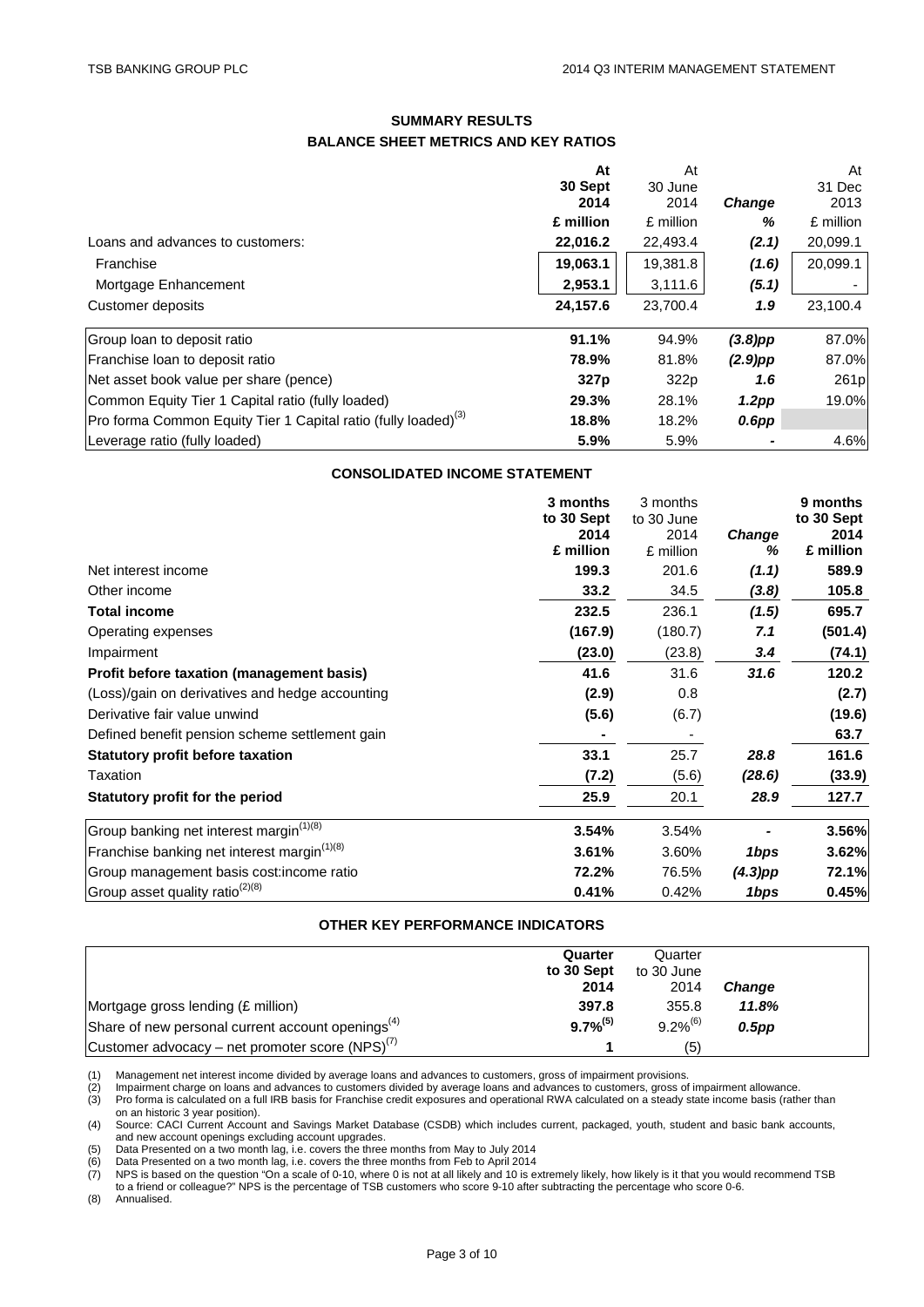#### **STRATEGIC UPDATE**

In the third quarter of 2014 TSB's strategic progress remained on track, with a continuing focus on the three key components of our growth strategy.

#### *Growing current accounts*

In the three months from May to July, TSB opened 9.7% per cent of all new and switching current accounts across the market as measured by CACI (see footnotes 4 and 5 on page 3). This strong performance was primarily a result of the continued strong take up of our 'Classic Plus' current account, which we launched on 31 March, and the supporting media and advertising campaign. The success of the product and campaign helped grow our customer deposits by £0.5 billion to £24.2 billion in the third quarter. Now that the initial launch campaign has ended we would expect that, over time, our share of flow will fall back to our long term target of 6%.

### *Growing customer lending*

As expected given the absence of a mortgage intermediary distribution channel, net lending to TSB's Franchise customers reduced by a further £0.3 billion to £19.1 billion in the third quarter of 2014.

The mortgage intermediary channel remains on track to launch in Q1 2015. We expect to begin testing our new distribution platform in December ready to receive the first mortgage applications through the intermediary channel in January 2015.

We launched our 'Borrow Well' marketing campaign, promoting TSB as a responsible lender and a destination for customers who would like a mortgage or a personal loan. We also launched a new mortgage campaign, which offers to pay customers' council tax bill for a year up to £2,500. Initial customer reaction to both campaigns is positive, reflected in our brand's mortgage consideration score improving to 9 per cent, from 4 per cent in December 2013\*.

### *Enhancing and differentiating the TSB proposition*

We have further improved our market-leading online and mobile banking service, including the launch of our new 'TSB.co.uk' website. This is designed to be simple to use whether accessed on a mobile phone, tablet or PC.

Reinforcing our commitment to digital, we believe we are the first UK bank to appoint a Chief Digital Officer (CDO) to a Bank's Executive Committee as a direct report of the CEO. Our new CDO, Ashley Machin, brings a deep knowledge of digital banking, having been Lloyds Banking Group's Managing Director of Digital and through advising the UK government from his membership of its Digital Advisory Board.

At the same time as we develop our digital proposition we also continue to enhance our branch distribution channel. We have refreshed 135 branches so far in 2014 and expect to have refreshed over 260 by the end of the year.

Finally, it is encouraging to see that our efforts to differentiate our customer service are starting to be recognised. In a recent survey by Which? magazine on the customer service provided by UK brands, TSB was the only high street bank to be ranked in the top quartile\*\*. Our progress is also evident from a six point increase in our customer Net Promoter Score (NPS) which turned positive for the first time this quarter.

#### *Summary*

While it remains a five year journey, TSB continues to build on the strong start to life as an independent listed business. Our performance has been in line with expectations and reinforces our credentials as Britain's Challenger Bank.

<sup>\*</sup> © GfK NOP Ltd, Financial Research Survey (FRS) 6 months ending December 2013 and September 2014. 456 adults considering a mortgage in the next 12 months were interviewed for each 6 month period. Results show percentage who would consider TSB.

<sup>\*\* &#</sup>x27;Which?' Magazine Oct 2014: 'Best and worst Brands for customer service' survey article – TSB ranked joint 22nd with a customer service score of 76%.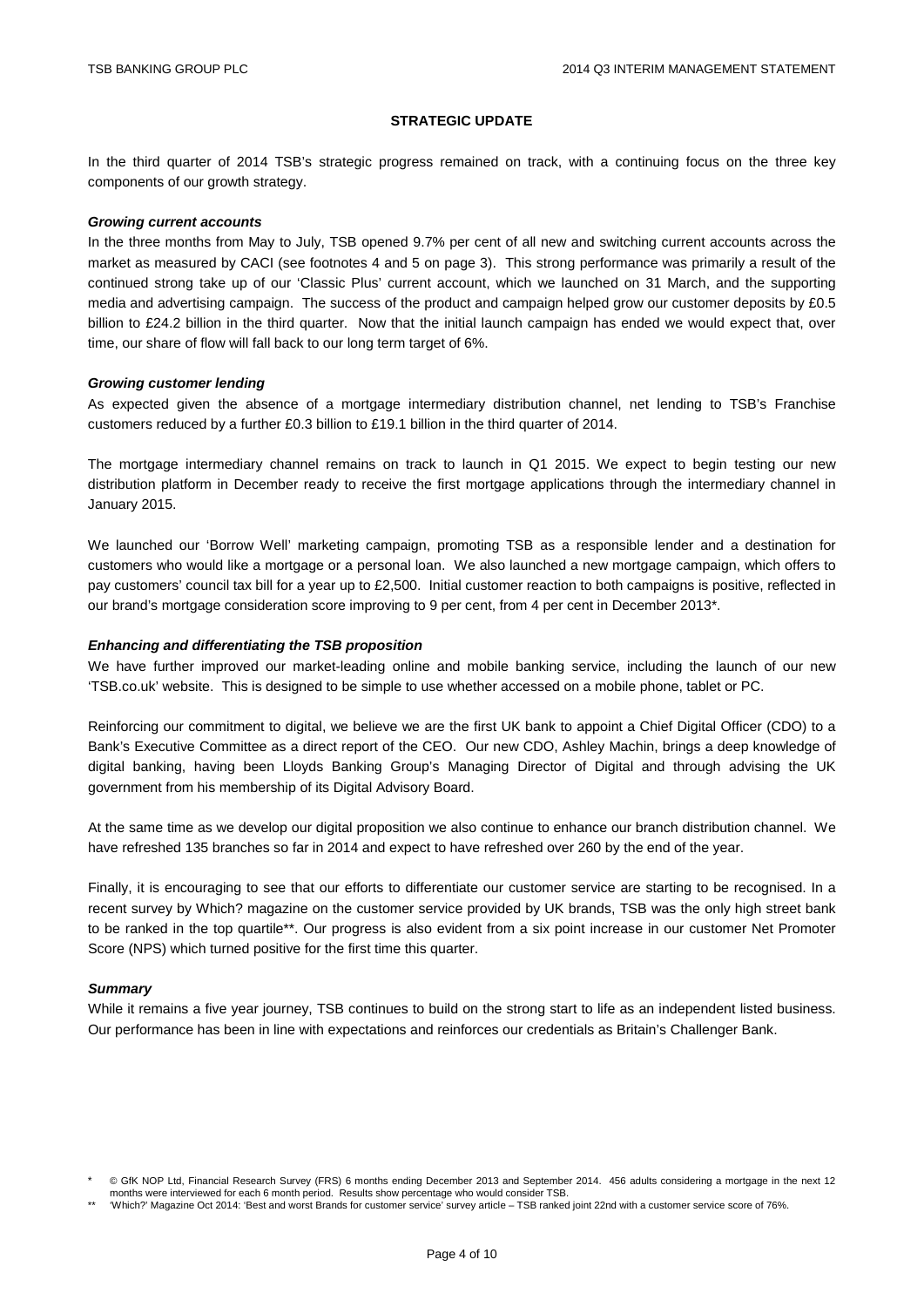#### **BUSINESS REVIEW**

### **REVIEW OF THE BALANCE SHEET**

#### **Customer loans and advances**

Loans and advances to customers decreased by 2.1 per cent, or £477 million compared to June 2014. While retail secured and unsecured markets remained competitive this reduction primarily reflected a continuation of recent trends where repayments on the Franchise mortgage portfolio, which was originated through both direct and intermediary channels, continued to exceed new loan origination which is currently limited to sales from direct channels. This trend is expected to continue for the remainder of 2014 before the intermediary channel is operational from Q1 2015. The Mortgage Enhancement portfolio declined by £159 million, or 5.1 per cent, and while slightly faster than anticipated, is not expected to affect the generation of a cumulative £230 million of profit before tax.

### **Impairments on loans and advances**

Impaired loans as a percentage of loans and advances to customers remained unchanged at 1.0 per cent (30 June 2014: 1.0 per cent). Impairment coverage as defined by impairment provisions as a percentage of impaired loans was also stable at 41.6 per cent (30 June 2014: 41.6 per cent). A slight decrease in secured coverage, reflecting house price increases and lower flows to default and repossession, was primarily offset by an increase in unsecured coverage, from an extension of the loss emergence period.

#### **Funding and Liquidity**

The strength of the TSB brand and franchise in attracting customers and deposits is reflected in an increase in customer deposits of 1.9 per cent to £24,158 million. As a result, the loan to deposit ratio decreased to 91.1 per cent (30 June 2014: 94.9 per cent). During the quarter, the Group repaid £240 million of funding from LBG under the Cape Funding No 1 securitisation programme leaving a drawn balance at 30 September of £10 million.

### **Capital management**

The underlying capital strength of the Group improved again during the quarter with the pro forma Common Equity Tier 1 (CET1) Capital ratio increasing to 18.8 per cent (30 June 2014: 18.2 per cent) and the reported CET1 capital ratio increasing to 29.3 per cent (30 June 2014: 28.1 per cent). This is primarily a result of profits generated in the third quarter and a reduction in credit risk weighted assets on lower lending balances. Consistent with the Group's position at 30 June 2014, the Franchise mortgages portfolio continues to be calculated on an IRB basis with all other customer loan portfolio RWAs calculated on a standardised basis. Good progress has been made on the plans to migrate the personal unsecured loan portfolios to an IRB basis. The unsecured loan portfolio is now expected to migrate before the end of the year with credit card and personal current account portfolios expected to migrate by summer 2015.

### **REVIEW OF FINANCIAL PERFORMANCE**

Group profit before tax on a management basis in the 3 months to 30 September 2014 of £41.6 million was 31.6 per cent higher than the three months to 30 June 2014 as marginally lower income was more than offset by lower impairment and lower costs (the previous quarter having included the full year FSCS Levy).

Net interest income was marginally lower at £199.3 million compared to the previous quarter reflecting lower loan balances. Group and Franchise banking net interest margins were stable at 3.54 per cent and 3.61 per cent respectively for the quarter. Other income decreased by 3.8 per cent to £33.2 million reflecting the recognition in the Mortgage Enhancement segment of a full quarter of fees under the Cape Funding programme which commenced in June 2014. Franchise other income remained broadly stable quarter on quarter.

Operating expenses were 7.1 per cent lower at £167.9 million. However, excluding the cost of the full year FSCS levy of £17.3 million recognised in Q2 2014, underlying operating expenses increased by 2.8 per cent reflecting the ongoing establishment of the Group's support functions and higher investment spend. Costs are expected to be around £700 million for the full year which reflects the continued ramp up, with 50 per cent of our intermediary headcount now in role and investment spend that is disproportionately weighted to Q4.

The impairment charge for the three months to 30 September 2014 decreased by £0.8 million, or 3.4 per cent, to £23.0 million. The positive underlying impact of the improved housing market and reduction in unemployment rates is partially offset by the aforementioned extension of the loss emergence period in our unsecured portfolio. The Group AQR has remained broadly stable at 0.41 per cent (Q2 2014: 0.42 per cent).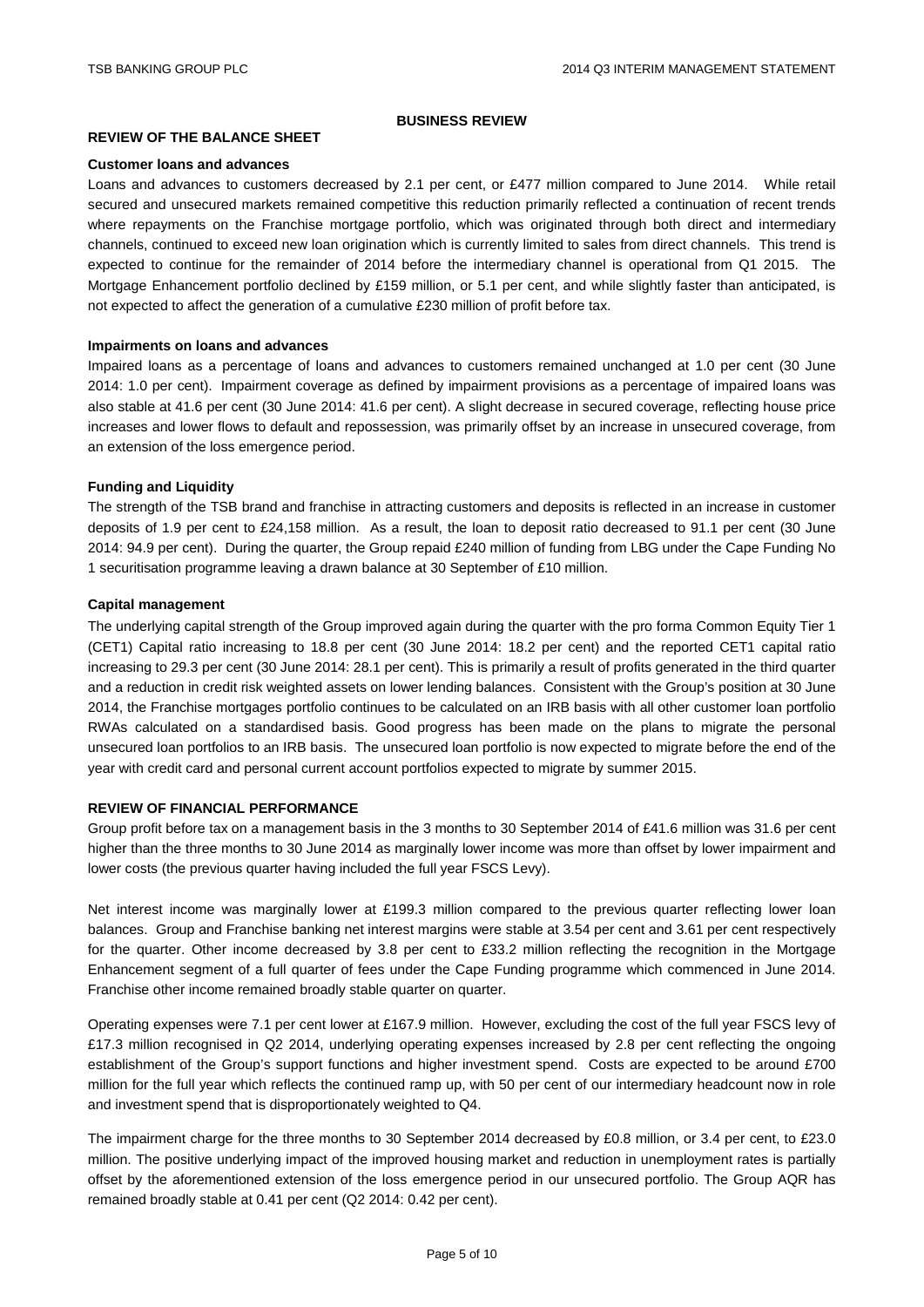## **STATUTORY CONSOLIDATED BALANCE SHEET (UNAUDITED)**

| <b>Assets</b>                            | At<br>30 Sept<br>2014<br>£ million | At<br>30 June<br>2014<br>£ million | At<br>31 Dec<br>2013<br>£ million |
|------------------------------------------|------------------------------------|------------------------------------|-----------------------------------|
| Cash and balances at central banks       | 3,813.1                            | 3,041.2                            | 200.2                             |
| Items in course of collection from banks | 220.2                              | 315.9                              | 116.2                             |
| Loans and receivables:                   |                                    |                                    |                                   |
| Loans and advances to banks              | 136.5                              | 150.7                              | 4,124.7                           |
| Loans and advances to customers          | 22,016.2                           | 22,493.4                           | 20,099.1                          |
|                                          | 22,152.7                           | 22,644.1                           | 24,223.8                          |
| Derivative financial instruments         | 69.4                               | 66.2                               | 99.4                              |
| Property, plant and equipment            | 137.3                              | 120.1                              | 122.6                             |
| Deferred tax assets                      | 114.0                              | 117.8                              | 138.0                             |
| Other assets                             | 147.8                              | 164.3                              | 54.2                              |
| <b>Total assets</b>                      | 26,654.5                           | 26,469.6                           | 24,954.4                          |
|                                          |                                    |                                    |                                   |
| <b>Liabilities</b>                       |                                    |                                    |                                   |
| Deposits from banks                      | 3.3                                | 17.9                               | 234.7                             |
| Customer deposits                        | 24,157.6                           | 23,700.4                           | 23,100.4                          |
| Items in course of transmission to banks | 212.6                              | 275.1                              | 63.6                              |
| Derivative financial instruments         | 51.1                               | 74.4                               | 85.6                              |
| Debt securities in issue                 | 10.0                               | 250.2                              | 1.4                               |
| <b>Other liabilities</b>                 | 175.9                              | 148.1                              | 94.1                              |
| Retirement benefit obligations           |                                    |                                    | 64.3                              |
| <b>Current tax liabilities</b>           | 13.5                               | 10.5                               | 3.6                               |
| Subordinated liabilities                 | 397.1                              | 385.4                              |                                   |
| <b>Total liabilities</b>                 | 25,021.1                           | 24,862.0                           | 23,647.7                          |
| <b>Equity</b>                            |                                    |                                    |                                   |
| Share capital                            | 5.0                                | 5.0                                | 0.1                               |
| Share premium                            | 965.1                              | 965.1                              |                                   |
| Merger reserve                           | 616.5                              | 616.5                              |                                   |
| Capital reorganisation reserve           | (1, 311.6)                         | (1,311.6)                          | 74.9                              |
| Capital reserve                          | 410.0                              | 410.0                              | 410.0                             |
| <b>Retained profits</b>                  | 948.4                              | 922.6                              | 821.7                             |
| Shareholders' equity                     | 1,633.4                            | 1,607.6                            | 1,306.7                           |
| <b>Total equity and liabilities</b>      | 26,654.5                           | 26,469.6                           | 24,954.4                          |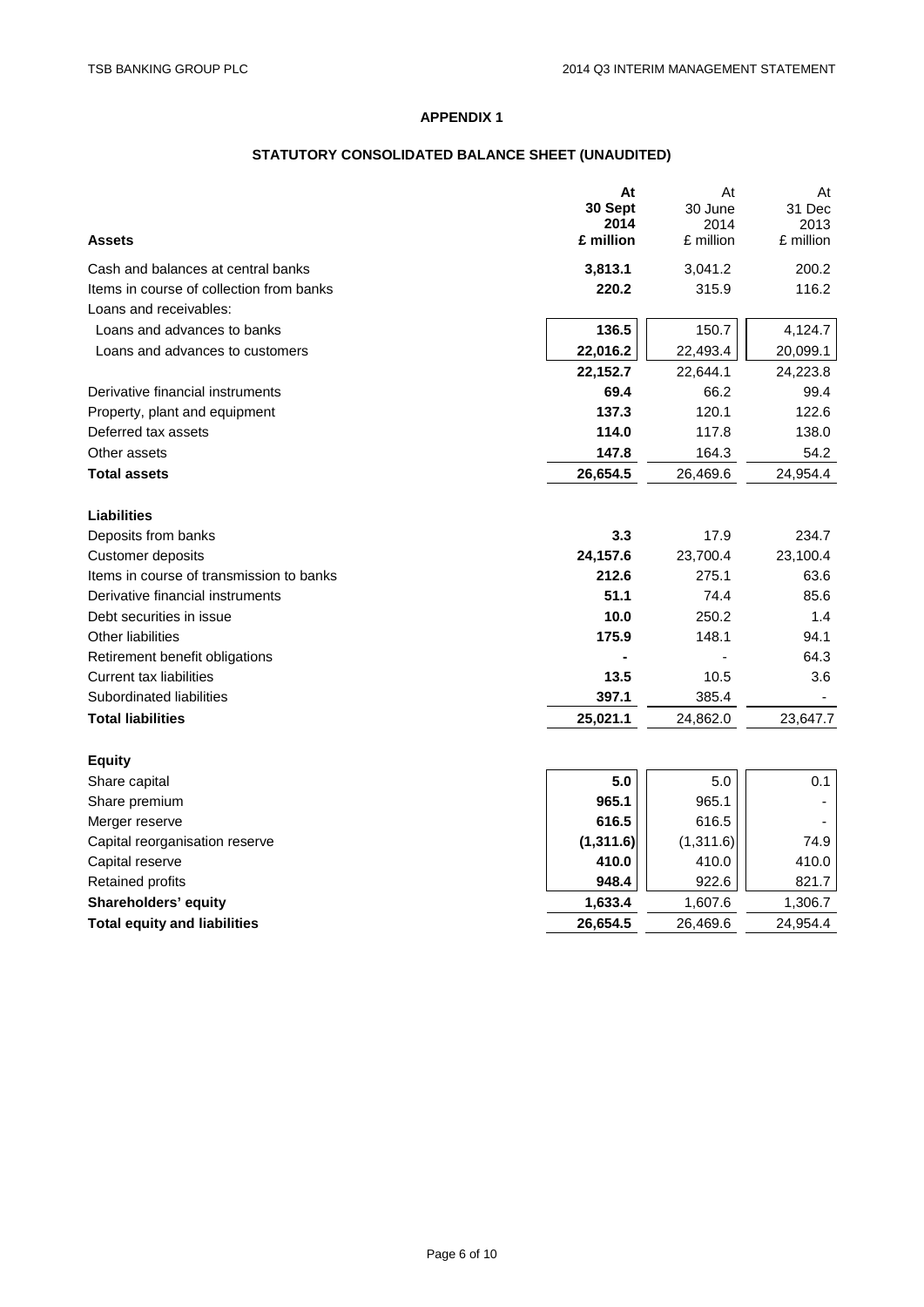## **STATUTORY SUMMARY CONSOLIDATED STATEMENT OF COMPREHENSIVE INCOME (UNAUDITED)**

|                                                       | 9 months<br>to 30 Sept | 9 months<br>to 30 Sept |
|-------------------------------------------------------|------------------------|------------------------|
|                                                       | 2014                   | 2013                   |
| Income statement:                                     | £ million              | £ million              |
| Interest and similar income                           | 734.6                  | 458.1                  |
| Interest and similar expense                          | (167.4)                | (160.6)                |
| Net interest income                                   | 567.2                  | 297.5                  |
| Fee and commission income                             | 156.2                  | 105.2                  |
| Fee and commission expense                            | (52.1)                 | (30.9)                 |
| Net fee and commission income                         | 104.1                  | 74.3                   |
| Other operating income                                | 2.1                    | 1.5                    |
| <b>Other income</b>                                   | 106.2                  | 75.8                   |
| <b>Total income</b>                                   | 673.4                  | 373.3                  |
| Operating expenses:                                   |                        |                        |
| Defined benefit pension scheme settlement gain        | 63.7                   |                        |
| Other operating expenses                              | (501.4)                | (242.3)                |
|                                                       | (437.7)                | (242.3)                |
| <b>Trading surplus</b>                                | 235.7                  | 131.0                  |
| Impairment                                            | (74.1)                 | (56.3)                 |
| <b>Profit before taxation</b>                         | 161.6                  | 74.7                   |
| Taxation                                              | (33.9)                 | 100.8                  |
| Profit for the period                                 | 127.7                  | 175.5                  |
| Other comprehensive income:                           |                        |                        |
| Items that will not be subsequently reclassified to   |                        |                        |
| profit or loss:                                       |                        |                        |
| Post retirement defined benefit scheme remeasurements |                        |                        |
| before taxation                                       |                        | 29.0                   |
| Taxation                                              |                        | (6.7)                  |
| Other comprehensive income for the period             |                        | 22.3                   |
| Total comprehensive income for the period             | 127.7                  | 197.8                  |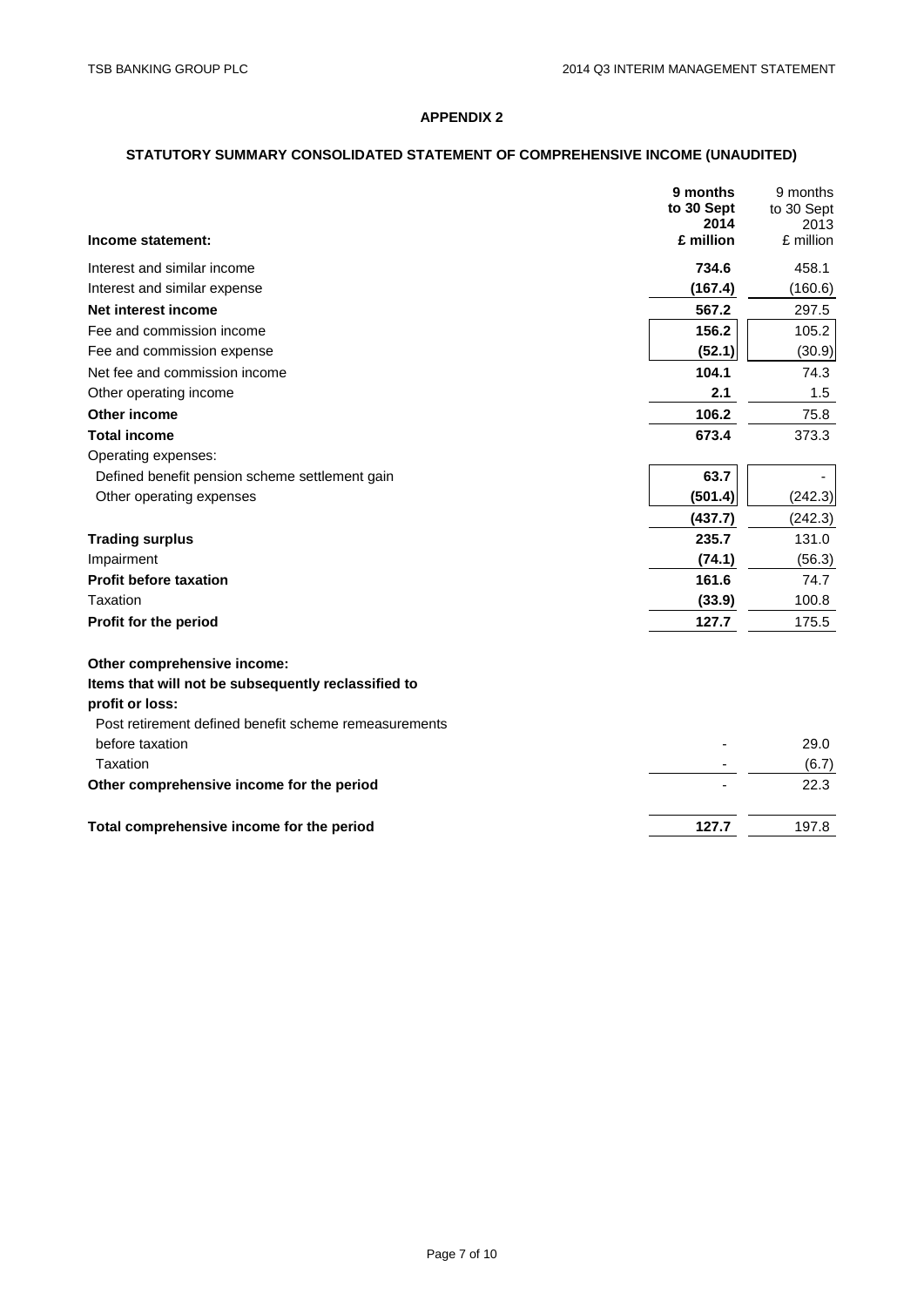# **QUARTERLY RESULTS SUMMARY BY SEGMENT (UNAUDITED)**

| Group                                                   | Q3 14<br>£m | Q <sub>2</sub> 14<br>£m | Q1 14<br>£m    | Q4 13<br>£m | Q3 13<br>£m | Q <sub>2</sub> 13<br>£m | Q1 13<br>£m |
|---------------------------------------------------------|-------------|-------------------------|----------------|-------------|-------------|-------------------------|-------------|
| Net interest income                                     | 199.3       | 201.6                   | 189.0          | 176.3       | 168.7       | 79.1                    | 49.7        |
| Other income                                            | 33.2        | 34.5                    | 38.1           | 37.6        | 39.3        | 27.8                    | 8.7         |
| <b>Total income</b>                                     | 232.5       | 236.1                   | 227.1          | 213.9       | 208.0       | 106.9                   | 58.4        |
| Operating expenses                                      | (167.9)     | (180.7)                 | (152.8)        | (133.9)     | (137.2)     | (75.3)                  | (29.8)      |
| Impairment                                              | (23.0)      | (23.8)                  | (27.3)         | (24.0)      | (32.2)      | (20.8)                  | (3.3)       |
| Profit before taxation (management basis)               | 41.6        | 31.6                    | 47.0           | 56.0        | 38.6        | 10.8                    | 25.3        |
| (Loss)/gain on derivatives & hedge accounting           | (2.9)       | 0.8                     | (0.6)          | (39.3)      |             |                         |             |
| Derivative fair value unwind                            | (5.6)       | (6.7)                   | (7.3)          | (6.6)       |             |                         |             |
| Defined benefit pension scheme                          |             |                         |                |             |             |                         |             |
| settlement gain                                         |             |                         | 63.7           |             |             |                         |             |
| <b>Statutory profit before taxation</b>                 | 33.1        | 25.7                    | 102.8          | 10.1        | 38.6        | 10.8                    | 25.3        |
| Loans and advances to customers                         | 22,016.2    | 22,493.4                | 23,039.3       | 20,099.1    | 20,446.1    | 7,838.4                 | 6,014.6     |
| Customer deposits                                       | 24,157.6    | 23,700.4                | 23,259.7       | 23,100.4    | 22.994.4    | 22,971.4                | 5,604.9     |
| Group banking net interest margin <sup>(1)(8)</sup>     | 3.54%       | 3.54%                   | 3.62%          | 3.43%       | 3.56%       | 4.47%                   | 3.19%       |
| Management basis cost:income ratio                      | 72.2%       | 76.5%                   | 67.3%          | 62.6%       | 66.0%       | 70.4%                   | 51.0%       |
| Group asset quality ratio <sup>(2)(8)</sup>             | 0.41%       | 0.42%                   | 0.52%          | 0.47%       | 0.68%       | 1.17%                   | 0.21%       |
| <b>Franchise</b>                                        | Q3 14<br>£m | Q <sub>2</sub> 14<br>£m | Q1 14<br>£m    | Q4 13<br>£m | Q3 13<br>£m | Q <sub>2</sub> 13<br>£m | Q1 13<br>£m |
| Net interest income                                     | 175.6       | 176.7                   | 179.8          | 176.3       | 168.7       | 79.1                    | 49.7        |
| Other income                                            | 36.0        | 36.0                    | 38.5           | 37.6        | 39.3        | 27.8                    | 8.7         |
| <b>Total income</b>                                     | 211.6       | 212.7                   | 218.3          | 213.9       | 208.0       | 106.9                   | 58.4        |
| Operating expenses                                      | (167.9)     | (180.7)                 | (152.8)        | (133.9)     | (137.2)     | (75.3)                  | (29.8)      |
| Impairment                                              | (23.0)      | (23.7)                  | (26.8)         | (24.0)      | (32.2)      | (20.8)                  | (3.3)       |
| Profit before taxation (management basis)               | 20.7        | 8.3                     | 38.7           | 56.0        | 38.6        | 10.8                    | 25.3        |
| Loans and advances to customers                         | 19,063.1    | 19,381.8                | 19,749.4       | 20,099.1    | 20,446.1    | 7,838.4                 | 6,014.6     |
| <b>Customer deposits</b>                                | 24,157.6    | 23,700.4                | 23,259.7       | 23,100.4    | 22,994.4    | 22,971.4                | 5,604.9     |
| Franchise banking net interest margin <sup>(1)(8)</sup> | 3.61%       | 3.60%                   | 3.64%          | 3.43%       | 3.56%       | 4.47%                   | 3.19%       |
| <b>Mortgage Enhancement</b>                             | Q3 14<br>£m | Q <sub>2</sub> 14<br>£m | Q1 14<br>£m    | Q4 13<br>£m | Q3 13<br>£m | Q <sub>2</sub> 13<br>£m | Q1 13<br>£m |
| Net interest income                                     | 23.7        | 24.9                    | 9.2            |             |             |                         |             |
| Other income                                            | (2.8)       | (1.5)                   | (0.4)          |             |             |                         |             |
| <b>Total income</b>                                     | 20.9        | 23.4                    | 8.8            |             |             |                         |             |
| Operating expenses                                      |             |                         | $\blacksquare$ |             |             |                         |             |
| Impairment                                              | ۰           | (0.1)                   | (0.5)          |             |             |                         |             |
| Profit before taxation (management basis)               | 20.9        | 23.3                    | 8.3            |             |             |                         |             |
| Loans and advances to customers                         | 2,953.1     | 3,111.6                 | 3,289.9        |             |             |                         |             |
| Mortgage Enhancement banking net interest               |             |                         |                |             |             |                         |             |
| margin <sup>(1)(8)</sup>                                | 3.10%       | 3.13%                   | 3.25%          |             |             |                         |             |

(1)-(8) - see notes on page 3.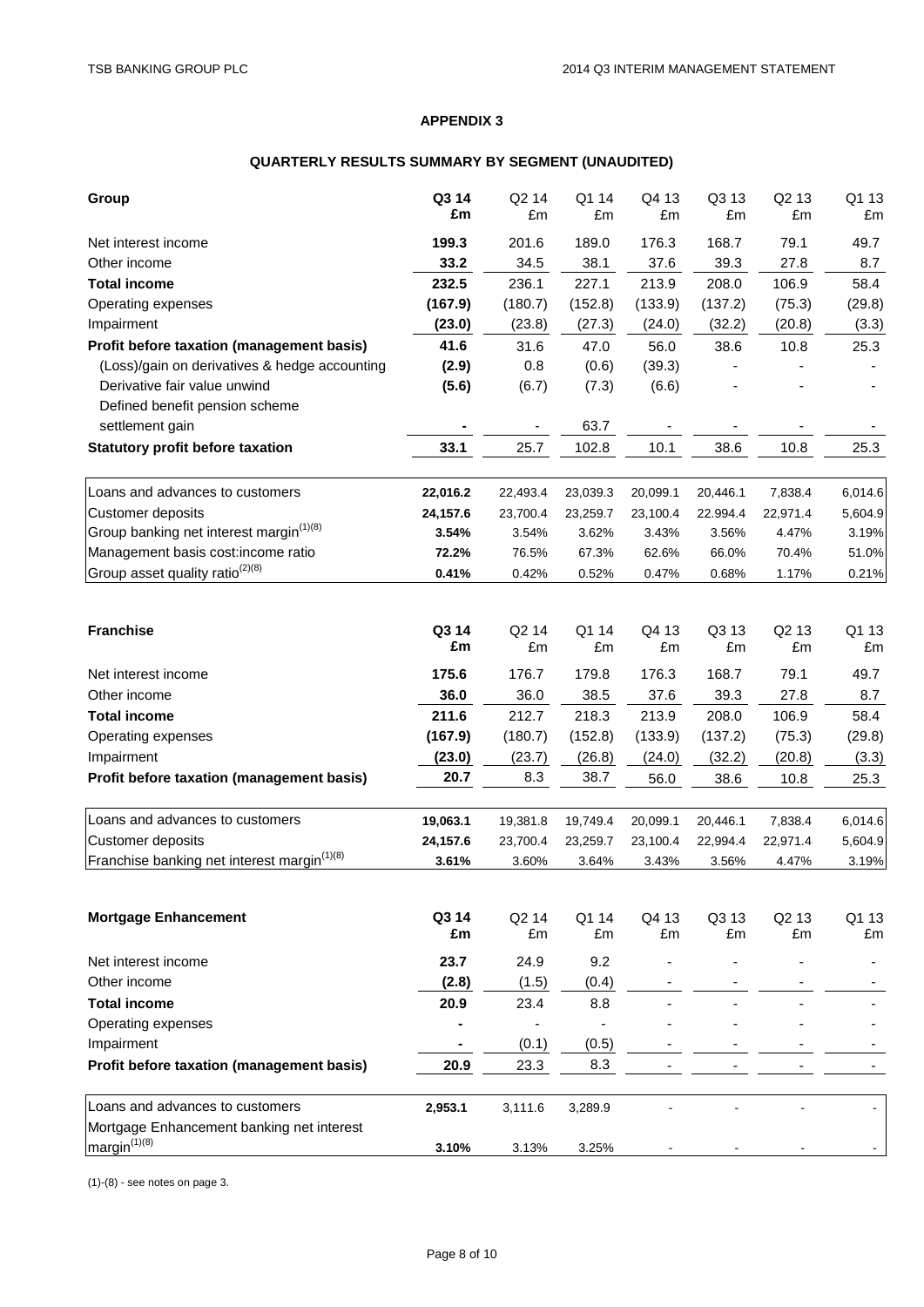# **RECONCILIATION OF MANAGEMENT BASIS TO STATUTORY RESULTS (UNAUDITED)**

The tables below set out the reconciliation of the management basis profit before taxation to the statutory results:

|                                                                                                                                               |                                                                  |                                         |                                      | <b>Defined</b>    |                                                                  |
|-----------------------------------------------------------------------------------------------------------------------------------------------|------------------------------------------------------------------|-----------------------------------------|--------------------------------------|-------------------|------------------------------------------------------------------|
|                                                                                                                                               |                                                                  | (Loss) / gain                           |                                      | <b>Benefit</b>    |                                                                  |
|                                                                                                                                               |                                                                  | on                                      |                                      | <b>Pension</b>    |                                                                  |
|                                                                                                                                               |                                                                  | <b>Derivatives</b>                      | <b>Derivative</b>                    | <b>Scheme</b>     |                                                                  |
|                                                                                                                                               | <b>Management</b>                                                | and Hedge                               | <b>Fair value</b>                    | <b>Settlement</b> |                                                                  |
|                                                                                                                                               | <b>Basis</b>                                                     | <b>Accounting</b>                       | <b>Unwind</b>                        | Gain              | <b>Statutory</b>                                                 |
| 3 months to 30 Sept 2014                                                                                                                      | £ million                                                        | £ million                               | £ million                            | £ million         | £ million                                                        |
| Net interest income                                                                                                                           | 199.3                                                            | (6.7)                                   |                                      |                   | 192.6                                                            |
| Other income                                                                                                                                  | 33.2                                                             | 3.8                                     | (5.6)                                |                   | 31.4                                                             |
| Total income                                                                                                                                  | 232.5                                                            | (2.9)                                   | (5.6)                                |                   | 224.0                                                            |
| Operating expenses                                                                                                                            | (167.9)                                                          |                                         |                                      |                   | (167.9)                                                          |
| Impairment                                                                                                                                    | (23.0)                                                           |                                         |                                      |                   | (23.0)                                                           |
| <b>Profit before taxation</b>                                                                                                                 | 41.6                                                             | (2.9)                                   | (5.6)                                |                   | 33.1                                                             |
| 3 months to 30 June 2014<br>Net interest income<br>Other income<br>Total income<br>Operating expenses<br>Impairment<br>Profit before taxation | £ million<br>201.6<br>34.5<br>236.1<br>(180.7)<br>(23.8)<br>31.6 | £ million<br>(7.3)<br>8.1<br>0.8<br>0.8 | £ million<br>(6.7)<br>(6.7)<br>(6.7) | £ million         | £ million<br>194.3<br>35.9<br>230.2<br>(180.7)<br>(23.8)<br>25.7 |
| 9 months to 30 Sept 2014<br>Net interest income<br>Other income                                                                               | £ million<br>589.9<br>105.8                                      | £ million<br>(22.7)<br>20.0             | £ million<br>(19.6)                  | £ million         | £ million<br>567.2<br>106.2                                      |
| Total income                                                                                                                                  | 695.7                                                            | (2.7)                                   | (19.6)                               |                   | 673.4                                                            |
| Operating expenses                                                                                                                            | (501.4)                                                          |                                         |                                      | 63.7              | (437.7)                                                          |
| Impairment                                                                                                                                    | (74.1)                                                           |                                         |                                      |                   | (74.1)                                                           |
| <b>Profit before taxation</b>                                                                                                                 | 120.2                                                            | (2.7)                                   | (19.6)                               | 63.7              | 161.6                                                            |